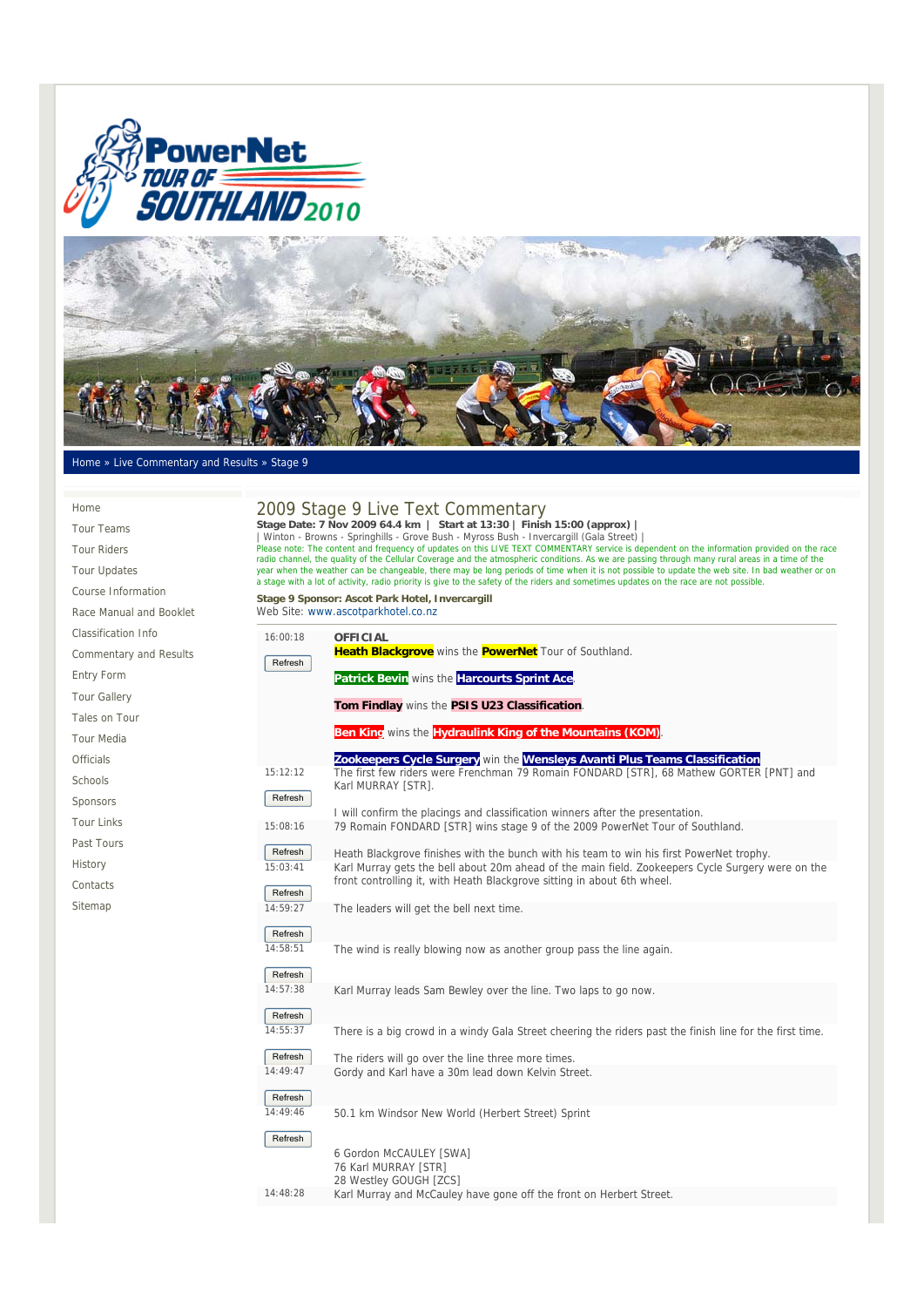| Refresh             |                                                                                                                                                                                                                                                                                                                                                                                                                                                                                                                                                                           |
|---------------------|---------------------------------------------------------------------------------------------------------------------------------------------------------------------------------------------------------------------------------------------------------------------------------------------------------------------------------------------------------------------------------------------------------------------------------------------------------------------------------------------------------------------------------------------------------------------------|
| 14:47:29            | Onto Herbert Street now. A big group of riders to battle it out for the stage finish.                                                                                                                                                                                                                                                                                                                                                                                                                                                                                     |
| Refresh             |                                                                                                                                                                                                                                                                                                                                                                                                                                                                                                                                                                           |
| 14:46:28            | The leaders are flying up Queens Drive now.                                                                                                                                                                                                                                                                                                                                                                                                                                                                                                                               |
| Refresh             |                                                                                                                                                                                                                                                                                                                                                                                                                                                                                                                                                                           |
| 14:45:36            | The gap was $1:15$ at $47.5$ km.                                                                                                                                                                                                                                                                                                                                                                                                                                                                                                                                          |
| Refresh             |                                                                                                                                                                                                                                                                                                                                                                                                                                                                                                                                                                           |
| 14:44:26            | We are onto Queens Drive now.                                                                                                                                                                                                                                                                                                                                                                                                                                                                                                                                             |
| Refresh<br>14:43:20 | The gap is $1:05$ at $45km$ .                                                                                                                                                                                                                                                                                                                                                                                                                                                                                                                                             |
| Refresh             | When the riders get to the roundabout, they will turn left into Queens Drive, right at Herbert Street<br>roundabout, left into Kelvin Street and then left into Gala Street.                                                                                                                                                                                                                                                                                                                                                                                              |
|                     | They will cross the finish line and then do 3 circuits.                                                                                                                                                                                                                                                                                                                                                                                                                                                                                                                   |
|                     | The last gap was 1:07 at 18 km to go.                                                                                                                                                                                                                                                                                                                                                                                                                                                                                                                                     |
| 14:42:26<br>Refresh | We are now on the outskirts of Invercargill. Riders will race into town and then ride 3x loops of the<br>Queens Park circuit- the same circuit that was used on Stage one on the Teams Time Trial.                                                                                                                                                                                                                                                                                                                                                                        |
| 14:39:05            | 20 km to go now.                                                                                                                                                                                                                                                                                                                                                                                                                                                                                                                                                          |
| Refresh             |                                                                                                                                                                                                                                                                                                                                                                                                                                                                                                                                                                           |
| 14:37:43            | 110 Tom Findlay has a slow puncture along Bainfield Road. He has not been serviced yet.                                                                                                                                                                                                                                                                                                                                                                                                                                                                                   |
| Refresh             |                                                                                                                                                                                                                                                                                                                                                                                                                                                                                                                                                                           |
| 14:36:03            | We have just passed the 25km to go sign. The gap was 51 seconds.                                                                                                                                                                                                                                                                                                                                                                                                                                                                                                          |
| Refresh             | Gidday to John Atkinson, father of Jonathan Atkinson in the Energy Smart team and brother of our<br>driver Graeme. He just phoned through for an update becuse he said there was nothing on the<br>computer.                                                                                                                                                                                                                                                                                                                                                              |
|                     | The gap is 52 seconds at Myross Bush.                                                                                                                                                                                                                                                                                                                                                                                                                                                                                                                                     |
| 14:30:02            | We are just about to turn off onto Bainfield Road now.<br>The riders are just about to turn into Mill Road North.                                                                                                                                                                                                                                                                                                                                                                                                                                                         |
|                     |                                                                                                                                                                                                                                                                                                                                                                                                                                                                                                                                                                           |
| Refresh<br>14:28:42 | 37.5km and the lead group of 20+ are still out in front. Theres a turn coming up which will mean a<br>side wind as opposed to the current head wind. The next turn could be one of the last chances to                                                                                                                                                                                                                                                                                                                                                                    |
| Refresh<br>14:25:34 | break the field up.<br>We just passed the Kennington Roslyn Bush Road and the riders are really being blown about by the<br>wind. The rain has just started as we progress along the Lorneville Dacre Road.                                                                                                                                                                                                                                                                                                                                                               |
| Refresh<br>14:25:23 | Theres just in much pressure here in the car than on the bikes. Hard luck about losing the names                                                                                                                                                                                                                                                                                                                                                                                                                                                                          |
| Refresh             | there Tony                                                                                                                                                                                                                                                                                                                                                                                                                                                                                                                                                                |
| 14:24:47            | And here comes the rain.                                                                                                                                                                                                                                                                                                                                                                                                                                                                                                                                                  |
| Refresh             |                                                                                                                                                                                                                                                                                                                                                                                                                                                                                                                                                                           |
| 14:21:51            | I just lost a whole page of data when we turned round to check which rider just fell off!                                                                                                                                                                                                                                                                                                                                                                                                                                                                                 |
| Refresh             | #%#\$%#\$%\$##\$%!                                                                                                                                                                                                                                                                                                                                                                                                                                                                                                                                                        |
|                     | It was 79 Romain FONDARD [STR].                                                                                                                                                                                                                                                                                                                                                                                                                                                                                                                                           |
|                     | A big hello to Stephen Harcourt, son of Southland Times Photographer, Barry, in Western Australia. I<br>saw Barry in Winton, told me that Stephen was following the PowerNet Tour of Southland on<br>www.tourofsouthland.com.                                                                                                                                                                                                                                                                                                                                             |
|                     | Gidday to former Tour rider Chris O'Connor also in Perth, WA.                                                                                                                                                                                                                                                                                                                                                                                                                                                                                                             |
|                     | The leading group of 22 riders after 28km.                                                                                                                                                                                                                                                                                                                                                                                                                                                                                                                                |
|                     | 2 Marc RYAN [CLP] 3 Jesse SERGENT [CLP] 6 Gordon McCAULEY [SWA] 11 Jeremy VENNELL [BPC]<br>12 Peter LATHAM [BPC] 17 Ben KING [CST] 26 Heath BLACKGROVE [ZCS] 27 Sam BEWLEY [ZCS] 28<br>Westley GOUGH [ZCS] 29 Glen CHADWICK [ZCS] 32 Justin KERR [KMS] 33 Karl MOORE [KMS] 41<br>Kyle MARWOOD [TPT] 68 Mathew GORTER [PNT] 70 Chris MACIC [PNT] 73 Mike NORTHEY [APH] 75<br>Patrick BEVIN [APH] 76 Karl MURRAY [STR] 79 Romain FONDARD [STR] 80 Jack BAUER [STR] 91<br>Michael OLHEISER [JPM] 104 Michael VINK [STT] 107 Taylor GUNMAN [BCV] 110 Tom FINDLAY<br>$[BCV]$ . |
| 14:18:07            | We have not had any time gaps for a while. The gap looks big though.<br>The race has really split up now. It is very windy now. The riders have headwinds and cross winds to                                                                                                                                                                                                                                                                                                                                                                                              |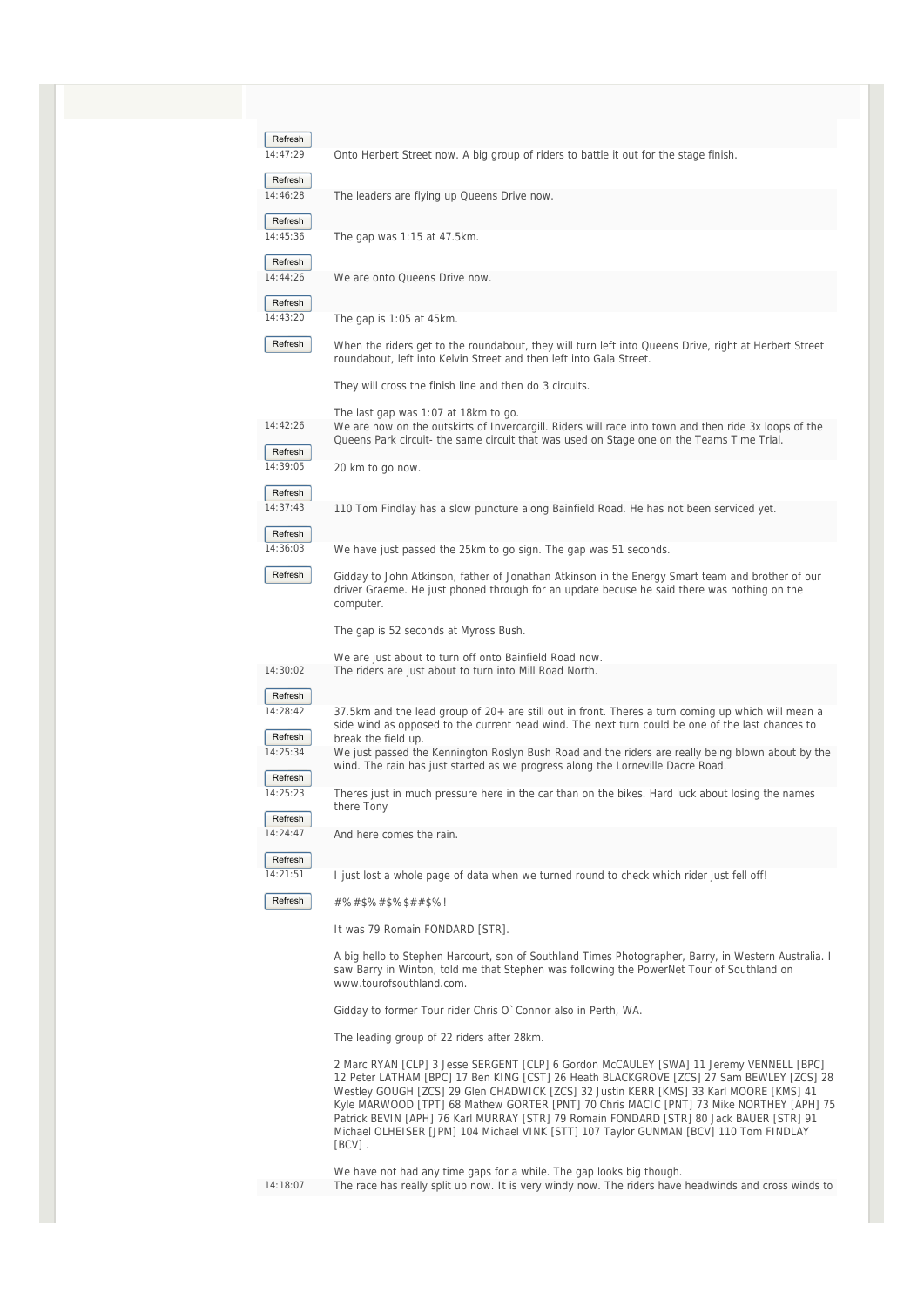| Web Design by Flatout | Refresh             | contend with and the peleton are all over the place.                                                                                                                                                    |
|-----------------------|---------------------|---------------------------------------------------------------------------------------------------------------------------------------------------------------------------------------------------------|
|                       |                     | The leading group of about 30 riders have a 15 second lead after 16km. The Yellow and Pink Jerseys                                                                                                      |
|                       | 14:11:56            | are in this group.<br>26.4 km Southern Paints PPG Industrial Coatings (Grove Bush) Hill Climb results                                                                                                   |
|                       | Refresh             |                                                                                                                                                                                                         |
|                       |                     | 104 Michael VINK [STT]<br>6 Gordon McCAULEY [SWA]                                                                                                                                                       |
|                       |                     | 7                                                                                                                                                                                                       |
|                       | 13:52:39            | Lead riders are now caught by chasing riders. The lead bunch now has approx 30 riders in it                                                                                                             |
|                       | Refresh<br>13:49:32 | Its back to the cross winds. The riders will be looking forward to making it to Invercargill and off their                                                                                              |
|                       | Refresh             | bikes away from the wind.                                                                                                                                                                               |
|                       |                     | The lead group are getting split up. The race is stretched out for miles.                                                                                                                               |
|                       | 13:47:48            | A group of 6 have gone off the front after 7km                                                                                                                                                          |
|                       | Refresh             | 21 Floyd LANDIS [CBS] 35 George BENNETT [KMS] 41 Kyle MARWOOD [TPT] 51 Daniel BARRY<br>[BMH] 73 Mike NORTHEY [APH] 79 Romain FONDARD [STR]                                                              |
|                       | 13:47:40            | These guys have a lead of 10 seconds at 8km.<br>Marwood and Vennell having a crack off the front of the leading bunch.                                                                                  |
|                       |                     |                                                                                                                                                                                                         |
|                       | Refresh<br>13:46:48 | 7.8 km Central Southland TAB Sprint results                                                                                                                                                             |
|                       | Refresh             | 41 Kyle MARWOOD [TPT]                                                                                                                                                                                   |
|                       |                     | 79 Romain FONDARD [STR                                                                                                                                                                                  |
|                       |                     |                                                                                                                                                                                                         |
|                       | 13:42:08            | 35 George BENNETT [KMS]<br>4.1 km AB Lime Sprint results                                                                                                                                                |
|                       | Refresh             | 105 Sam STEELE [STT]                                                                                                                                                                                    |
|                       |                     | 46 Samuel WHITMITZ [TTT]                                                                                                                                                                                |
|                       |                     |                                                                                                                                                                                                         |
|                       | 13:35:40            | 53 James McCOY [BMH]<br>After 3kms the riders are all back in together again. Karl Murray is setting the pace with Gordy                                                                                |
|                       | Refresh             | McCauley also up the front of the bunch.                                                                                                                                                                |
|                       | 13:33:46            | Here"s hoping the internet coverage will be better for this stage and we can keep you updated with<br>the race as it unfolds. Gordy McCauley was the first rider to try and get away once they started. |
|                       | Refresh             | Jonothan Atkinson has also had a crack at making a break but it"s early days yet.                                                                                                                       |
|                       | 13:32:09            | We are racing the final stage of the PowerNet tour of Southland.                                                                                                                                        |
|                       | Refresh<br>13:30:01 | The race will be starting in 2 minutes.                                                                                                                                                                 |
|                       | Refresh             | Winton is full of people waving their lime green PowerNet Tour of Southland flags as the riders                                                                                                         |
|                       |                     | progress towards the start line on Florence Road.                                                                                                                                                       |
|                       | 12:17:50            | <b>Heath Blackgrove</b> is still the <b>PowerNet</b> Tour leader in the Yellow jersey 67 seconds ahead of Jack<br>Bauer, with Tom Findlay at 1:16.                                                      |
|                       | Refresh             | <b>Patrick Bevin</b> continues to dominate in the Green jersey of the <b>Harcourts Sprint Ace</b> .                                                                                                     |
|                       |                     | <b>Tom Findlay</b> is the Under 23 leader with the <b>PSIS</b> Pink jersey.                                                                                                                             |
|                       |                     | <b>Ben King</b> is the leader in the Red and White Polka Dot jersey of the <b>Hydraulink King of the</b><br><b>Mountains (KOM)</b>                                                                      |
|                       |                     |                                                                                                                                                                                                         |
|                       | 12:13:05            | Zookeepers Cycle Surgery are leading the Wensleys Avanti Plus Teams Classification<br>Welcome to the LIVE TEXT Commentary for stage 9 in the 53rd PowerNet Tour of                                      |
|                       | Refresh             | Southland.<br>Commentary provided by Tony Corkill (PowerNet) & Rachael Neutze (BikeNZ).                                                                                                                 |
|                       |                     | This stage is sponsored by Ascot Park Hotel, Invercargill                                                                                                                                               |
|                       |                     | Stage 9 is 64.4km. The route is as follows: Winton - Browns - Springhills - Grove Bush -<br>Myross Bush - Invercargill (Gala Street)                                                                    |
|                       |                     | <b>SPRINTS/KOM Hill Climbs</b>                                                                                                                                                                          |

4.1km AB Lime Sprint 7.8km Central Southland TAB Sprint 26.4km Dominator Doors (Grove Bush) Hill Climb

50.1km Windsor New World Sprint (Herbert Street)

52.1km Hewat Galt Sprint (Gala Street)